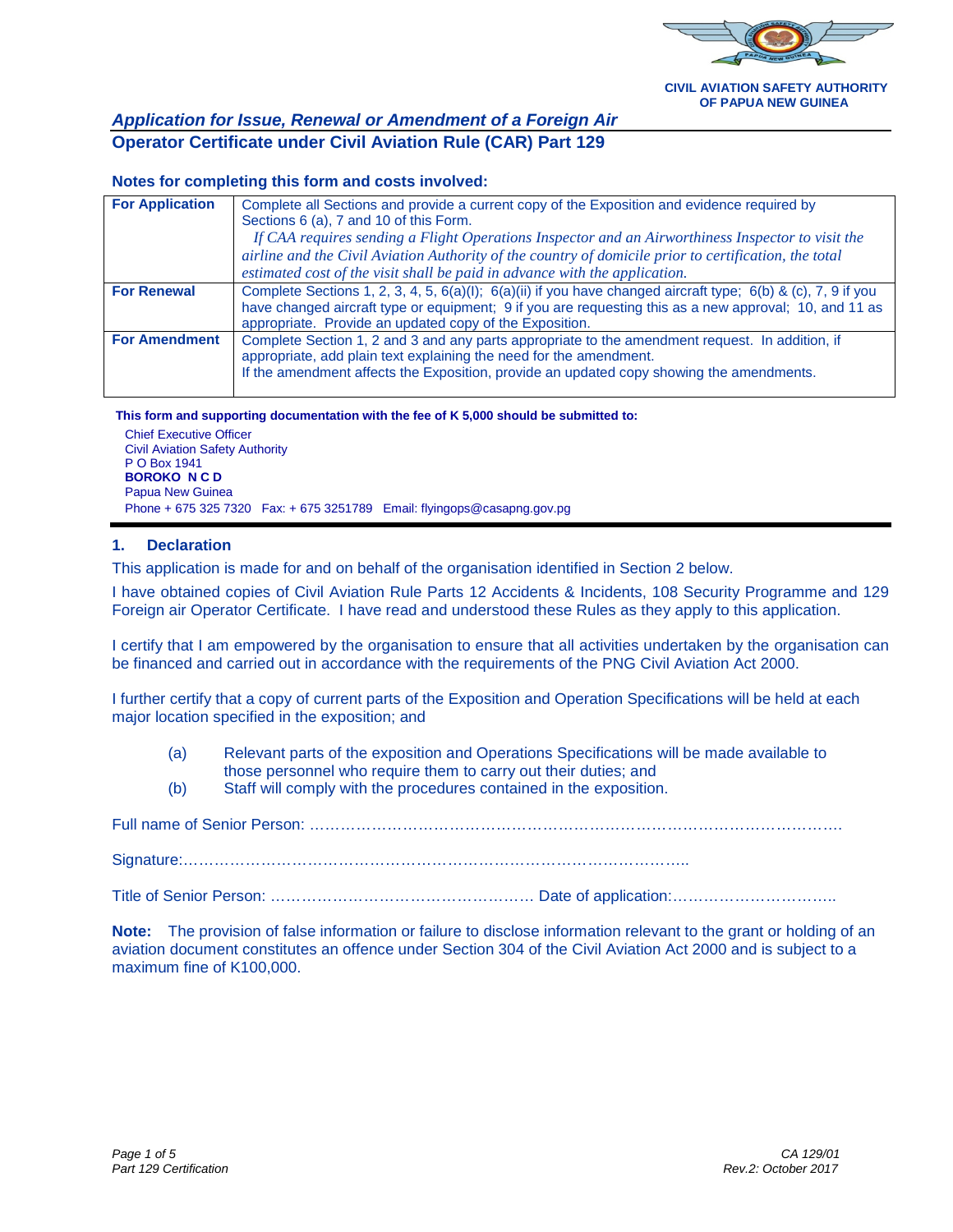# **2. Organisation Details**

| (a)                                            | Legal name of organisation:                                                          |                                               |         |                                                                    |                     |         |         |             |
|------------------------------------------------|--------------------------------------------------------------------------------------|-----------------------------------------------|---------|--------------------------------------------------------------------|---------------------|---------|---------|-------------|
|                                                |                                                                                      | The certificate will be issued in this name   |         |                                                                    |                     |         |         |             |
| (b)                                            | Trading name(s) under which the<br>certificate holder may operate:                   |                                               |         |                                                                    |                     |         |         |             |
|                                                | Client No. (if known)                                                                |                                               |         |                                                                    |                     |         |         |             |
| (c)                                            | Address for Service in Country of domicile:                                          |                                               |         |                                                                    |                     |         |         |             |
|                                                |                                                                                      |                                               |         |                                                                    |                     |         |         |             |
|                                                |                                                                                      |                                               |         |                                                                    |                     |         |         |             |
|                                                |                                                                                      |                                               |         |                                                                    |                     |         |         |             |
| Tele:                                          |                                                                                      | Fax:                                          |         |                                                                    |                     |         | E-Mail: |             |
| (d)                                            | Name, title and service address of the applicants representative in Papua New Guinea |                                               |         |                                                                    |                     |         |         |             |
|                                                |                                                                                      |                                               |         |                                                                    |                     |         |         |             |
|                                                |                                                                                      |                                               |         |                                                                    |                     |         |         |             |
|                                                |                                                                                      |                                               |         |                                                                    |                     |         |         |             |
| Tele:                                          |                                                                                      | Fax:                                          |         |                                                                    |                     | E-Mail: |         |             |
|                                                | Your                                                                                 |                                               |         |                                                                    |                     |         |         |             |
| reference:                                     |                                                                                      |                                               |         |                                                                    |                     |         |         |             |
|                                                | (Order number/contact person or other reference)                                     |                                               |         |                                                                    |                     |         |         |             |
| 3.                                             | <b>Reason for Application - (Please tick as appropriate)</b>                         |                                               |         |                                                                    |                     |         |         |             |
|                                                | Initial Issue $\Box$                                                                 |                                               | Renewal |                                                                    |                     |         |         | Amendment D |
|                                                |                                                                                      |                                               |         |                                                                    |                     |         |         |             |
| 4.                                             | <b>Proposed Services</b>                                                             |                                               |         |                                                                    |                     |         |         |             |
| (a)                                            | Kinds of operation proposed:                                                         |                                               |         |                                                                    |                     |         |         |             |
| Scheduled Passenger<br>Non Scheduled Passenger |                                                                                      | <b>Scheduled Cargo</b><br>Non Scheduled Cargo |         | Scheduled Passenger and Cargo<br>Non Scheduled Passenger and Cargo |                     |         |         |             |
|                                                | <b>Proposed commencement date:</b>                                                   |                                               |         |                                                                    |                     |         |         |             |
| (b)                                            | <b>Destination aerodrome</b><br>(Applicant will only use this port as per CAA ACT)   |                                               |         |                                                                    | <b>Port Moresby</b> |         |         |             |

# **5. Aircraft types to be used**

(c) Alternate aerodromes in Papua New Guinea

| Aircraft registered in the country of the applicant:                                                                                                                                                                                                  |             |       |               |                                    |          |                          |
|-------------------------------------------------------------------------------------------------------------------------------------------------------------------------------------------------------------------------------------------------------|-------------|-------|---------------|------------------------------------|----------|--------------------------|
| If the aircraft to be used are not registered in the country of the applicant, submit registration and ownership details on a<br>separate sheet, together with a copy of the aircraft lease or charter agreement between the applicant and the lessor |             |       |               |                                    |          |                          |
|                                                                                                                                                                                                                                                       |             |       | <b>Serial</b> | <b>Registration</b><br><b>Mark</b> |          | Max certificated weights |
| Name of Manufacturer                                                                                                                                                                                                                                  | <b>Type</b> | Model | No.           |                                    | Take-off | Landing                  |
|                                                                                                                                                                                                                                                       |             |       |               |                                    |          |                          |
|                                                                                                                                                                                                                                                       |             |       |               |                                    |          |                          |
|                                                                                                                                                                                                                                                       |             |       |               |                                    |          |                          |
|                                                                                                                                                                                                                                                       |             |       |               |                                    |          |                          |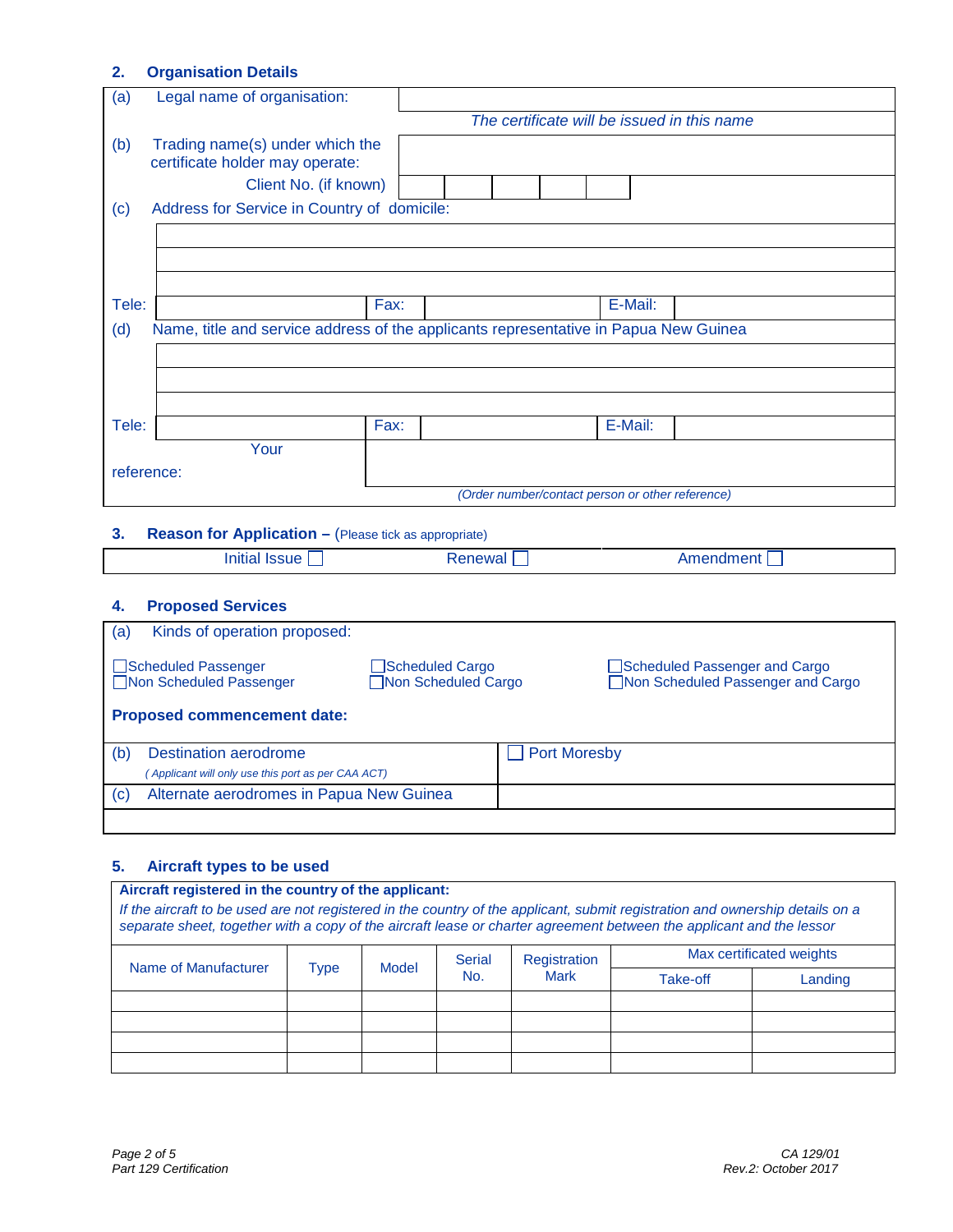## **6. Operating Certificate**

| Provide evidence that the Aviation Authority of the applicant's country of domicile has:<br>(a)            |                                                                                            |                      |                        |  |  |  |  |
|------------------------------------------------------------------------------------------------------------|--------------------------------------------------------------------------------------------|----------------------|------------------------|--|--|--|--|
| (i)                                                                                                        | Authorised the airline to fly to Papua New Guinea and                                      |                      |                        |  |  |  |  |
| (ii)                                                                                                       | Authorised the use of the proposed aircraft type and model, to operate to Papua New Guinea |                      |                        |  |  |  |  |
| This may be done by submitting a copy of the applicant's Air Operator Certificate and appropriate parts of |                                                                                            |                      |                        |  |  |  |  |
| <b>Operations Specifications or an equivalent document.</b>                                                |                                                                                            |                      | <b>Copies attached</b> |  |  |  |  |
| Address of the Authority which issued<br>(b)                                                               |                                                                                            |                      |                        |  |  |  |  |
| the operating certificate                                                                                  |                                                                                            |                      |                        |  |  |  |  |
|                                                                                                            |                                                                                            |                      |                        |  |  |  |  |
| Tele:                                                                                                      |                                                                                            | Fax:                 |                        |  |  |  |  |
| Name and address of the persons within that Authority who are responsible for the operational and<br>(c)   |                                                                                            |                      |                        |  |  |  |  |
| airworthiness surveillance of the certificate holder                                                       |                                                                                            |                      |                        |  |  |  |  |
| <b>Operations</b>                                                                                          |                                                                                            | <b>Airworthiness</b> |                        |  |  |  |  |
|                                                                                                            |                                                                                            |                      |                        |  |  |  |  |
|                                                                                                            |                                                                                            |                      |                        |  |  |  |  |
|                                                                                                            |                                                                                            |                      |                        |  |  |  |  |
| Tele:<br>Fax:                                                                                              | Tele:                                                                                      | Fax:                 |                        |  |  |  |  |
| Regulatory Authority of the State of Licensing (if different from Aircraft Operating Certificate)<br>(d)   |                                                                                            |                      |                        |  |  |  |  |
| <b>Name of the Authority:</b>                                                                              |                                                                                            |                      |                        |  |  |  |  |
| <b>Address:</b>                                                                                            |                                                                                            |                      |                        |  |  |  |  |
|                                                                                                            |                                                                                            |                      |                        |  |  |  |  |
|                                                                                                            |                                                                                            |                      |                        |  |  |  |  |
| <b>Postcode/Zipcode:</b>                                                                                   | <b>Country:</b>                                                                            |                      |                        |  |  |  |  |
| <b>Officer Responsible for Licensing:</b>                                                                  |                                                                                            |                      |                        |  |  |  |  |
| Name:                                                                                                      | <b>Position:</b>                                                                           |                      |                        |  |  |  |  |
| <b>Telephone:</b><br><b>Email Address:</b>                                                                 | <b>Facsimile:</b>                                                                          |                      |                        |  |  |  |  |
|                                                                                                            |                                                                                            |                      |                        |  |  |  |  |

## **7. Operational Approvals (RNP10/ RNP4, RVSM and Stage 3 Noise Level)**

| The Port Moresby FIR is designated RVSM and RNP4/10 airspace. Provide documentary evidence (Photocopy<br>of Ops Specs pages) verifying that:<br>(a) the aircraft are appropriately equipped and aircrew are trained in RVSM and<br>RNP10 operational procedures and<br>(b) the aircraft are Stage 3 noise compliant. |                          |                                       |            |  |  |
|----------------------------------------------------------------------------------------------------------------------------------------------------------------------------------------------------------------------------------------------------------------------------------------------------------------------|--------------------------|---------------------------------------|------------|--|--|
| Ops Specs Evidence attached                                                                                                                                                                                                                                                                                          |                          |                                       |            |  |  |
| <b>RNAV</b><br>RNP4<br><b>RNP10</b><br><b>RVSM</b>                                                                                                                                                                                                                                                                   | Yes<br>Yes<br>Yes<br>Yes | lNo<br>lNo<br>INo<br><b>No</b>        |            |  |  |
| <b>ETOPS*/EROPS/EDOP</b><br>* If "Yes" what is the approved ETOPS time interval? minutes.<br><b>Mandatory Aircraft Equipment for Operations in Papua New Guinea:</b><br>Is this aircraft fitted with TAWS-A equipment? (e.g. EGPWS)<br>If yes:                                                                       | <b>PYes</b>              | l lNo<br><b>PYes</b>                  | <b>INo</b> |  |  |
| <b>Manufactured by:</b><br>Is this aircraft type fitted with ACAS II or TCAS II Change 7.0 equipment? $\Box$ Yes<br>If yes:<br><b>Manufactured by:</b>                                                                                                                                                               |                          | <b>Model:</b><br><b>Model number:</b> | <b>No</b>  |  |  |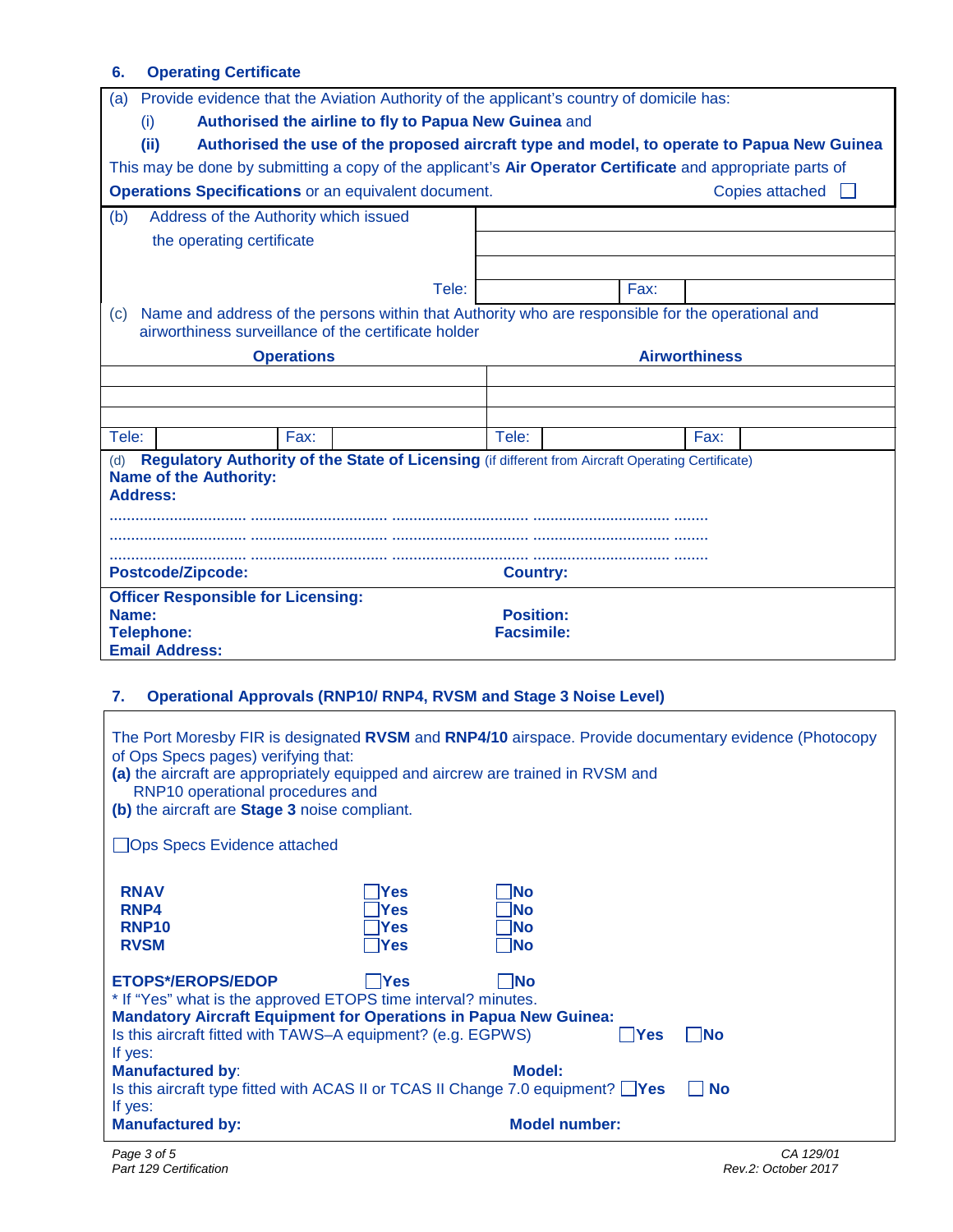## **8. Special Limitation**

| <u> 2008 - Andrea San Andrea Andrea Andrea Andrea Andrea Andrea Andrea Andrea Andrea Andrea Andrea Andrea Andrea</u> |  |  |
|----------------------------------------------------------------------------------------------------------------------|--|--|
|                                                                                                                      |  |  |
| <u> 2008 - Andrea San Andrea Andrea Andrea Andrea Andrea Andrea Andrea Andrea Andrea Andrea Andrea Andrea Andrea</u> |  |  |
|                                                                                                                      |  |  |

## **9. Aircraft Equipment**

| Number and type and of radio communication equipment installed in each aircraft type:<br>(a) |                                                                           |                                                                                |  |                       |             |  |
|----------------------------------------------------------------------------------------------|---------------------------------------------------------------------------|--------------------------------------------------------------------------------|--|-----------------------|-------------|--|
|                                                                                              | <b>AIRCRAFT TYPE:</b>                                                     |                                                                                |  | <b>AIRCRAFT TYPE:</b> |             |  |
|                                                                                              | <b>Number</b>                                                             | <b>Type</b>                                                                    |  | <b>Number</b>         | <b>Type</b> |  |
| $\Box$ VHF                                                                                   |                                                                           |                                                                                |  |                       |             |  |
| $\neg$ H/F                                                                                   |                                                                           |                                                                                |  |                       |             |  |
|                                                                                              |                                                                           |                                                                                |  |                       |             |  |
| (b)                                                                                          |                                                                           | Number and type of radio navigation equipment installed in each aircraft type: |  |                       |             |  |
|                                                                                              | <b>Number</b>                                                             | <b>Type</b>                                                                    |  | <b>Number</b>         | <b>Type</b> |  |
| $\Box$ ADF                                                                                   |                                                                           |                                                                                |  |                       |             |  |
| $\Box$ VOR                                                                                   |                                                                           |                                                                                |  |                       |             |  |
| $\Box$ DME                                                                                   |                                                                           |                                                                                |  |                       |             |  |
| $\exists$ ILS                                                                                |                                                                           |                                                                                |  |                       |             |  |
|                                                                                              | Transponder Mode S or Mode C                                              |                                                                                |  | Mode S or Mode C:     |             |  |
| Number and type of long range navigation systems installed in each aircraft type:<br>(c)     |                                                                           |                                                                                |  |                       |             |  |
|                                                                                              | <b>Number</b>                                                             | <b>Type</b>                                                                    |  | <b>Number</b>         | <b>Type</b> |  |
| $\Box$ INS                                                                                   |                                                                           |                                                                                |  |                       |             |  |
| <b>TIRS</b>                                                                                  |                                                                           |                                                                                |  |                       |             |  |
| $\Box$ GPS                                                                                   |                                                                           |                                                                                |  |                       |             |  |
| (d)                                                                                          | Emergency radio equipment carried and/or installed in each aircraft type: |                                                                                |  |                       |             |  |
|                                                                                              |                                                                           |                                                                                |  |                       |             |  |
|                                                                                              |                                                                           |                                                                                |  |                       |             |  |

### **10. Aerodrome Meteorological Minima**

| If requesting approval for take-offs in zero ceiling conditions and visibility less than 800 m, or Category II / III<br>approaches, submit copies of the applicant's approval granted by the Aviation Authority of the country of |                   |  |
|-----------------------------------------------------------------------------------------------------------------------------------------------------------------------------------------------------------------------------------|-------------------|--|
| domicile.                                                                                                                                                                                                                         |                   |  |
|                                                                                                                                                                                                                                   | Approval attached |  |

### **11. Flight Crew**

| (a) | Have pilots received training in the use of navigational facilities and communications facilities for<br>instrument flight within Papua New Guinea?<br>$No$ $\vert$ $\vert$<br>Yes I I |
|-----|----------------------------------------------------------------------------------------------------------------------------------------------------------------------------------------|
| (b) | Are pilots been made familiar with air traffic control procedures and the applicable regulations prescribed<br>for the areas to be traversed within Papua New Guinea?                  |
|     | Yes I<br>$N$ ol $\rightarrow$                                                                                                                                                          |